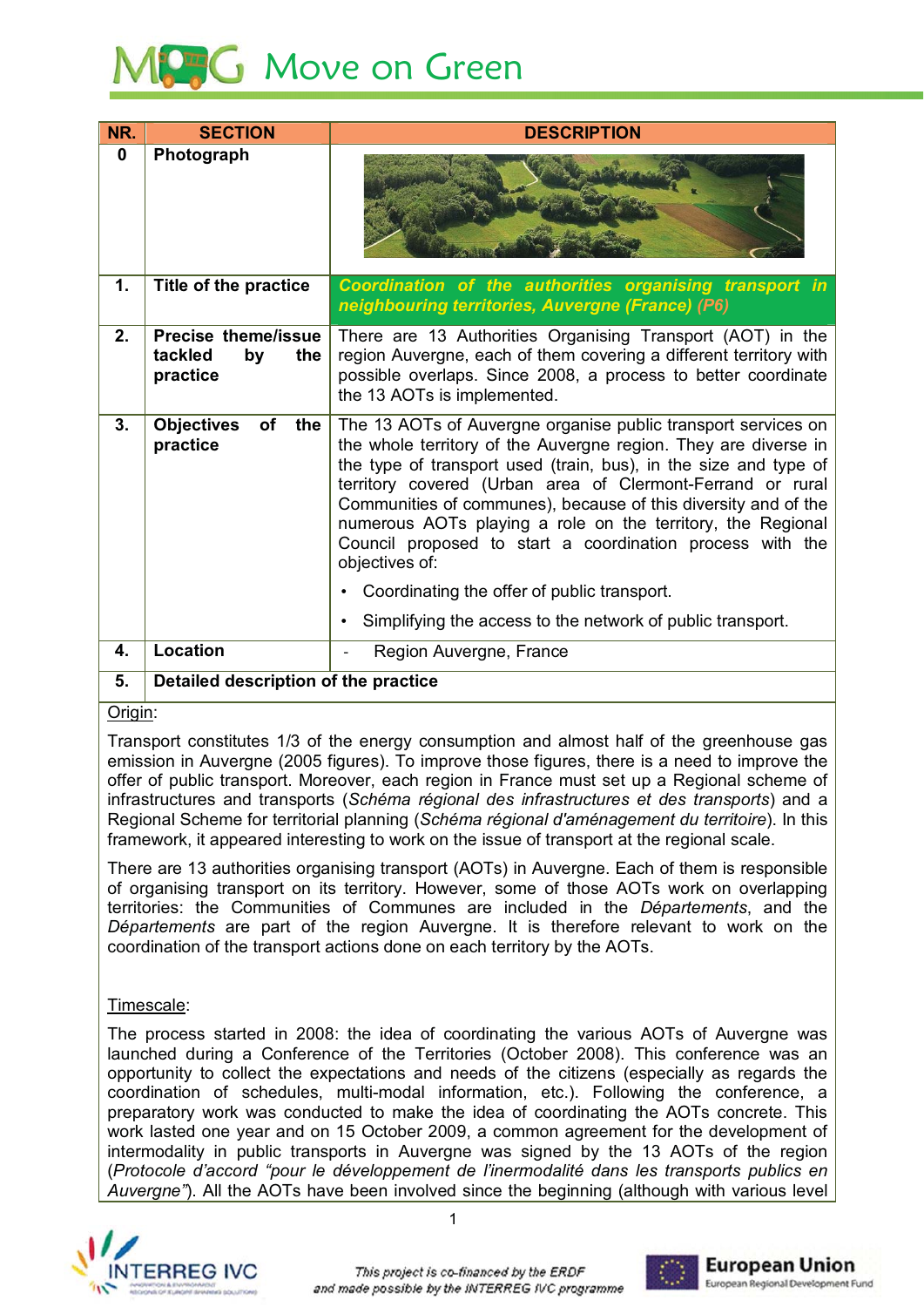## **Move on Green**

## of participation).

The process is on-going since then, with several actions carried out. There is no ending date to the process defined at this stage.

## Bodies involved / implementation:

The **13 AOTs of Auvergne** are signatories of the agreement

- Regional council of Auvergne.
- Councils of the 4 Departments of Auvergne Puv-de-Dôme, Allier, Cantal, Haute-Loire,

Communities of Communes and local syndicates: Agglomération de Montlucon, Agglomération de Moulins Communauté. Agglomération de Vichy Val d'Allier. Agglomération du Bassin d'Aurillac. Agglomération du Puy-en-Velay. Riom Communauté. Syndicat Intercommunal des Transports en Commun de l'Agglomération de Thiers et Peschadoires: Syndicat mixte des transports en commun de l'agglomération clermontoise.

The **animation of the process is led by the Auvergne Region**. Two bodies have been created:

- **Steering committee**; all signatories of the agreement are members of this committee which aims at ensuring the implementation of the objectives of the agreement
- Technical committee: members of the services of the AOTs are members to propose an action plan to reach the objectives of the agreement.

In addition, **external enterprises** can be contracted for specific tasks. E.g. a local IT company is in charge of realising the inter-modal trip calculator online platform.

## Process and detailed content of the practice:

The following objectives are described in the agreement:

- **1. Coordinating the offer of public transport** 
	- **Building an attractive offer of public transport**
	transport networks and to improve the complementarities between networks, with optimisation of schedules and of connections.
	- **Developing intermodality between networks of public transport** improve the development of Intermodal Exchanges Platforms (poles d'échanges *intermodaux*), with the set-up of platforms committees.
	- **Covering all the territory of Auvergne with adapted transport offer.**
- **2. Simplifying the access to the network of public transport** 
	- **Extending multi-modal pricing** by extending already-existing system (multi-modal prices for train and public transport in the urban area of Clermont-Ferrand) to other areas.
	- **Developing common ticket system**
	- **Implementing multi-modal information** so that users get information on its trip on the whole length. whatever the mean of transport is or the AOT used.

Generally, each AOT participate to the discussions on each topic. However, when necessary or relevant, ad-hoc working groups are constituted. For instance, a working group had been



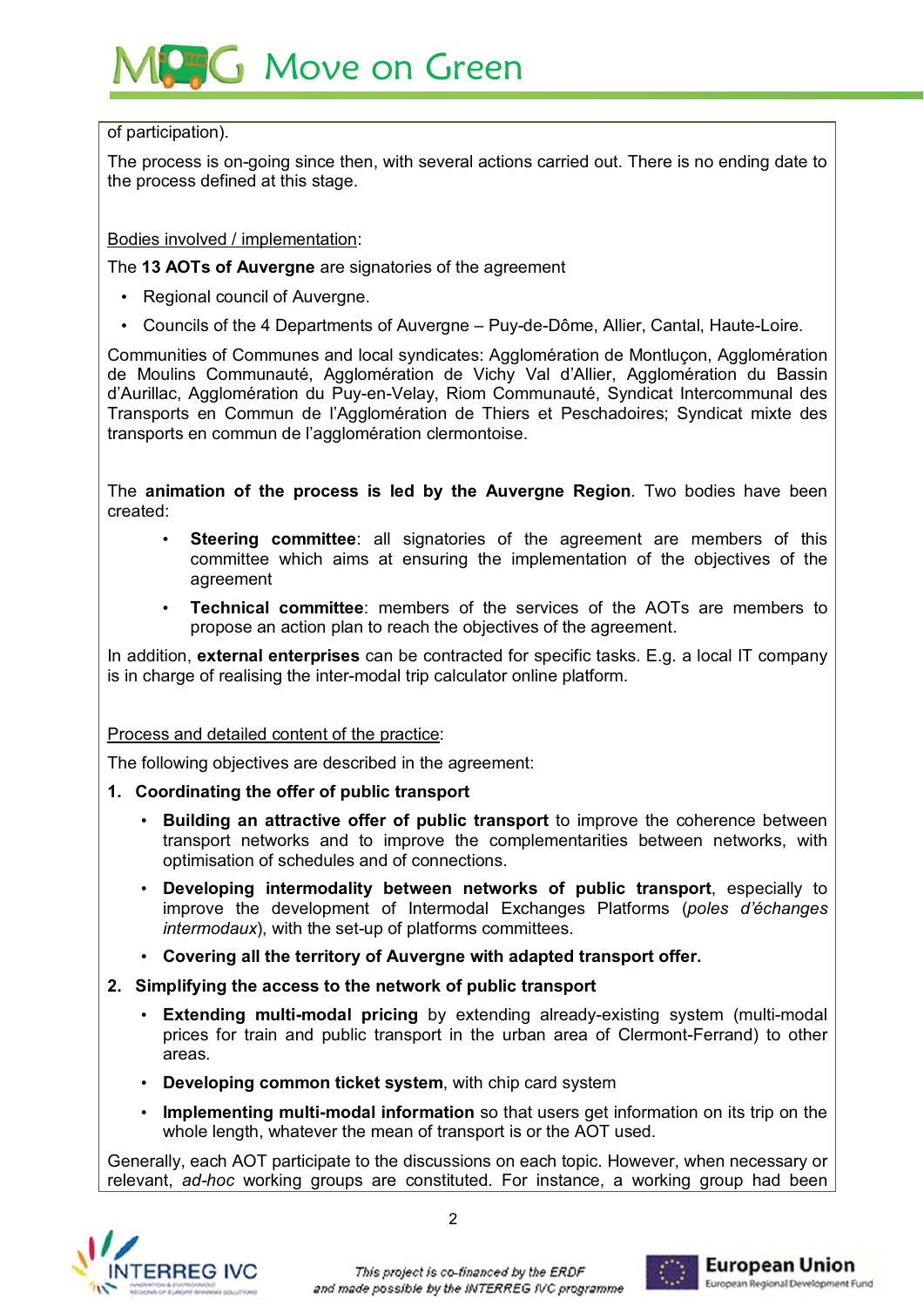

running for some months to collect and exchange information on the systems of transport-ondemand implemented in the Region.

### Legal framework:

There is no legal obligation to start such coordination process in a region, although the preparation of a Regional scheme of infrastructures and transports (Schéma régional des *infrastructures et des transports*) and a Regional Scheme for territorial planning (Schéma régional d'aménagement du territoire) is compulsory in every region, the initiative is a voluntary approach. However, the framework of the coordination work is formalised in the agreement which has been formally signed by the president of all the AOTs.

Generally speaking, the **French legal framework as regards competences on transport is** currently a break for coordination actions such as the one realised in Auvergne: all local authorities have the competence to work on transport on their territory. But there is no attribution to a competence to coordinate the actions for sustainable transport. This coordination action is often voluntarily undertaken at regional level (such as the coordination process started by Auvergne), but it could as well be realised by big cities. It is expected that a law that clarifies those aspects will be voted in the next months.

In the same way, there are expectations regarding the implementation of a new law with impact on "Intermodal Exchanges Platforms". Therefore, some AOTs that had started acting on this field prefer now to wait instead of progressing.

#### Financial framework:

General costs for the running of the coordination process:

• Staff time: the coordination process requires staff time from each AOT. Each of them invests some time from its staff in the process, with a share that depends on the global means of every AOT (some AOTs also have one person working only partly on the organisation of the transport in the territory).

The other main costs are travel expenses to participate to the meetings expenses for the **organisation of the meetings**

• **Specific costs for the establishment of the inter-modal trip calculator online**  platform. A private enterprise has been contracted for 4 years to realise the platform and to ensure it is running during 3 years after its launching. The investment costs are fully covered by the Region Auverane. The running costs are shared between the 13 AOTs depending on the type of AOT  $(1/3)$  paid by the Region. 1/3 paid by the 4 Départements, 1/3 paid by the Communities of Communes) and on the population living on the territory of each AOT. The sharing of the costs is detailed in the table below:



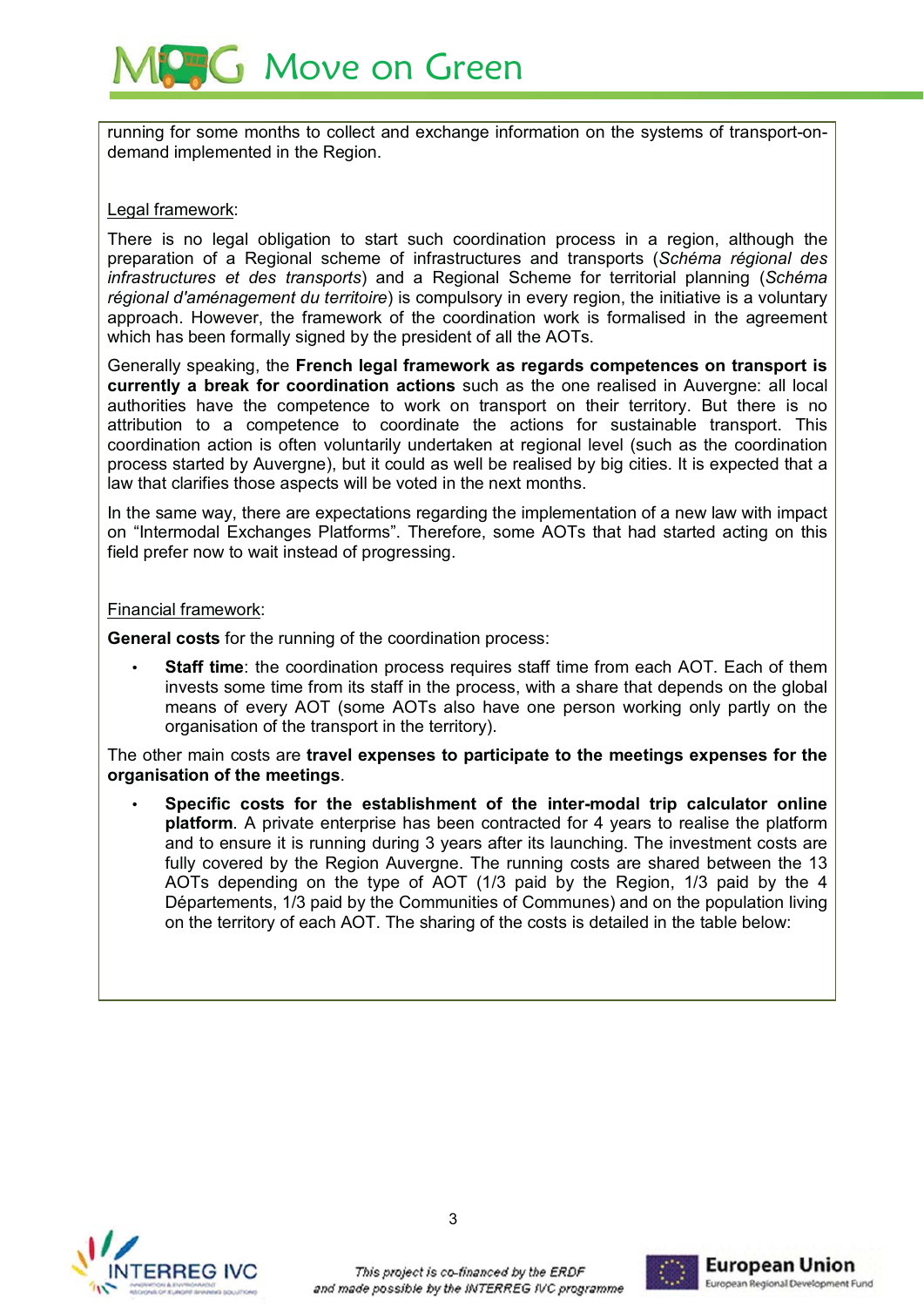

| Part (%)     | <b>Collectivités</b>                           | Population Part (%) |           | Mise en<br>œuvre<br>en $\in$ TTC<br>mars 2011<br>à août 2012 | en $\in$ TTC<br>année 1<br>sept 2012 à<br>sept 2013 | <b>Exploitation Exploitation Exploitation</b><br>en $\in$ TTC<br>année 2<br>sept 2013 à<br>sept 2014 | en $\in$ TTC<br>année 3<br>sept 2014 à<br>sept 2015 | <b>Total</b><br>exploitation<br>en $\epsilon$ TTC | <b>Total</b><br>global<br>en $\epsilon$ TTC |
|--------------|------------------------------------------------|---------------------|-----------|--------------------------------------------------------------|-----------------------------------------------------|------------------------------------------------------------------------------------------------------|-----------------------------------------------------|---------------------------------------------------|---------------------------------------------|
|              | 33,33% Région Auvergne                         | 382 000             | $33,34\%$ | 214 084 €                                                    | 8 825,59 €                                          | 8 825,59 €                                                                                           | 8 825,59 €                                          | 26 476,76 € 240 560,76 €                          |                                             |
|              | CG 63                                          | 644 000             | 15,53%    | $0 \in$                                                      | 4 111,02 €                                          | 4 111,02 €                                                                                           | 4 111,02 €                                          | 12 333,06 €                                       | 12 333,06 €                                 |
|              | <b>CG 03</b>                                   | 354 000             | 8,54%     | $0 \in$                                                      | 2 260,66 €                                          | 2 260,66 €                                                                                           | 2 260,66 €                                          | 6 781,99 €                                        | 6 781,99 €                                  |
|              | CG 15                                          | 155 000             | 3,74%     | $0 \in$                                                      | 990,03 €                                            | 990.03 €                                                                                             | 990.03€                                             | 2 970,10 €                                        | 2 970,10 €                                  |
| 33,33% CG 43 |                                                | 229 000             | 5,52%     | $0 \in$                                                      | 1461,22€                                            | 1461,22€                                                                                             | 1461,22€                                            | 4 383,67 €                                        | 4 383,67 €                                  |
|              | SMTC de l'agglomération<br>33,33% clermontoise | 280 000             | 14,74%    | $0 \in$                                                      | 3 901,89 €                                          | 3 901,89 €                                                                                           | 3 901,89 €                                          | 11 705,68 €                                       | 11 705,68 €                                 |
|              | Riom Communauté                                | 32 000              | 1,69%     | $0 \in$                                                      | 447,37 €                                            | 447,37 €                                                                                             | 447,37 €                                            | 342,10 €                                          | 342,10 €                                    |
|              | <b>SITCA</b><br>de<br>Thiers-<br>Peschadoires  | 15 000              | 0,79%     | $0 \in$                                                      | 209,12 €                                            | 209,12€                                                                                              | 209,12 €                                            | 627,37 €                                          | 627,37 €                                    |
|              | CA Montluconnaise                              | 63 000              | 3,32%     | $0 \in$                                                      | 878,85 €                                            | 878,85€                                                                                              | 878,85€                                             | 2 636,56 €                                        | 2 636,56 €                                  |
|              | Moulins Communauté                             | 56 000              | 2,95%     | $0 \in$                                                      | 780,91 €                                            | 780,91€                                                                                              | 780,91€                                             | 2 342.72 €                                        | 2 342,72 €                                  |
|              | Vichy Val d'Allier                             | 75 000              | 3,95%     | $0 \in$                                                      | 1 045,62 €                                          | 1 045,62 €                                                                                           | 1 045,62 €                                          | 3 136,87 €                                        | 3 136,87 €                                  |
|              | CA du Bassin d'Aurillac                        | 54 000              | 2,84%     | $0 \in$                                                      | 751,79€                                             | 751,79€                                                                                              | 751.79€                                             | 2 255.37 €                                        | 2 255,37 €                                  |
|              | CA du Puy en Velay                             | 58 000              | 3,05%     | $0 \in$                                                      | 807,38 €                                            | 807,38 €                                                                                             | 807,38 €                                            | 2 422,14 €                                        | 2422,14 €                                   |

Subsidies have been obtained to support the investment costs from ADEME  $(17,900 \in )$  and ERDF  $(58,533 €)$ .

Costs for the **communication campaign** to promote the online plat-form: 65,000  $\in$  (5,000  $\in$ per AOT). The campaign will be relaved by all local authorities for a bigger impact.

## **6. Evaluation** Possible demonstrated results (through indicators): The **coordination process is on-going**. There are already some achievements as regards some of the objectives defined in the agreement, but the work continues on other more complicated aspects. Objective of coordinating the offer of public transport: It was found during the process that the transport offer was already well coordinated on the territory. Although some overlaps exist between the AOTs, they provide complementary offers (e.g. bus and train or complementarity on schedules). It is very rare that several transport solutions are offered on the same territory in an irrelevant way. However, improvements to coordinate the transport offer could be made in a few cases in the north of the region (e.g. with the pooling of systems of transport on demand). Improvements are still to be made in some areas, especially in Puy-de-Dôme. • **Simplifying the access to the network of public transport**  The third sub-objective will soon be reach (preparation of an inter-modal trip **calculator online platform, to facilitate the access to information by the users** AOTs have decided to set up a regional tool that will propose online solutions to travel from one place of the territory to another. The specificity of this inter-modal trip calculator is that it will include solutions of transport on demand. A specific work of analysis of the transport on demand solutions in Auvergne has therefore been conducted. An enterprise has been contracted to realise a multi-modal information online platform. The website will be launched on 6 December 2012 and a communication campaign will be launched in January 2013. Applications for smartphones will be developed in a second stage. As regards the sub-objectives "extending multi-modal pricing" and "developing common ticket system", an exploratory study has been conducted by an external



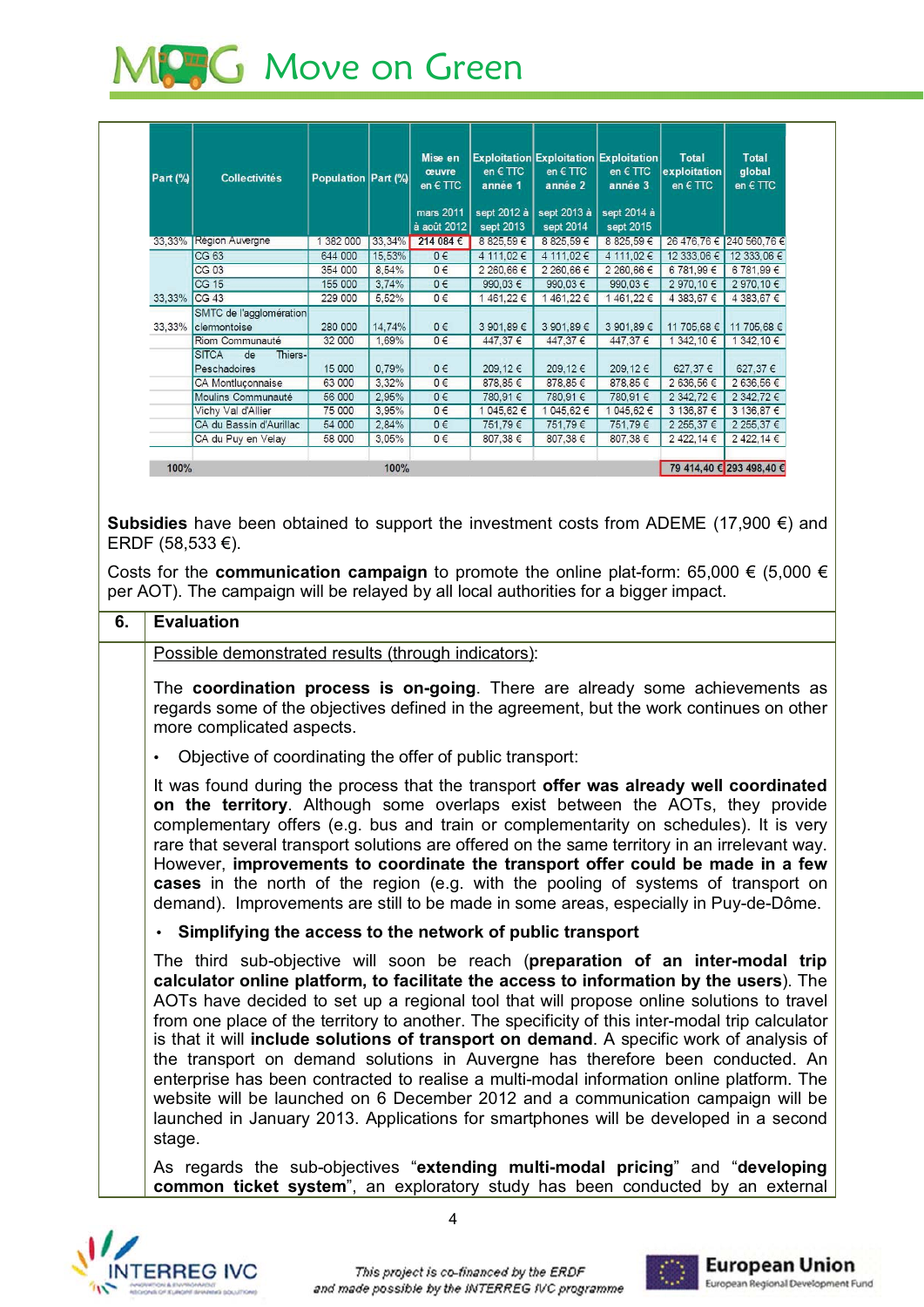

agency.

Possible success factors:

## • **Strong political will from the Region, translated in a financial engagement**

The project was initiated by the region, which has a strong engagement to implement it: an officer has been recruited to work full time on the process, and the region has committed financially to support the biggest share of the cost of the online platform. This leadership has been a key to encourage other local authorities to participate in the process.

## • **Involvement of all AOTs from the beginning**

The process is voluntary so it depends on the will of each authority to engage in the process and on the availability of the staff. In the case of Auvergne, all the AOTs have accepted to engage in the process.

### • **Use of open source technology for more flexibility of the AOTs and a better management in the long-run**

The online platform is designed with open source technology. The advantage is that the enterprise that has created the platform is not the owner of the platform. Thus, if at the end of the contract with this company, the AOTs have some flexibility to make decision: they can select the same company or another one for the maintenance of the platform or they can decide to hire someone who is able to maintain and upgrade the platform. This advantage is however limited as there is always the need to find another company who have knowledge on the specific technology used.

Difficulties encountered:

## • **Difficulties for some AOTs to be fully involved in the process**

Some AOTs have only very little staff time to function and cannot dedicate much time to the process. In some cases, the size of the territory of Auvergne is another difficulty:  $comina$  to Clermont-Ferrand requires up to 2.5 hours drive from the most remote AOTs offices. It is therefore not possible for the staff members of some AOTs to participate regularly in the meetings. However, this problem is partly solved with phone or video conferences

## • **Underestimation of the workload to realise and to maintain the inter-modal trip calculator online platform.**

The launch of the inter-modal trip calculator online platform was delayed by one year. The system is very complex to design and it also required collecting much information from all AOTs. A huge work had to be done to harmonise the data format in order that it could be used by the system. As the system integrates transport on demand offer, information (sometimes not digital) had to be collected from the municipalities.

It is expected that similar problems will also arise during the running phase of the website and will require more intervention from the AOTs' staff than wanted.

## • **Abandon/postponing of some ideas**

It was envisaged to group the booking systems for the various transports on demand services. This idea was given up because it was deemed not interesting to set up. In many cases, it is a local staff member who is in charge of booking the demand for transport. This person has become a reference for the users, and knows well the